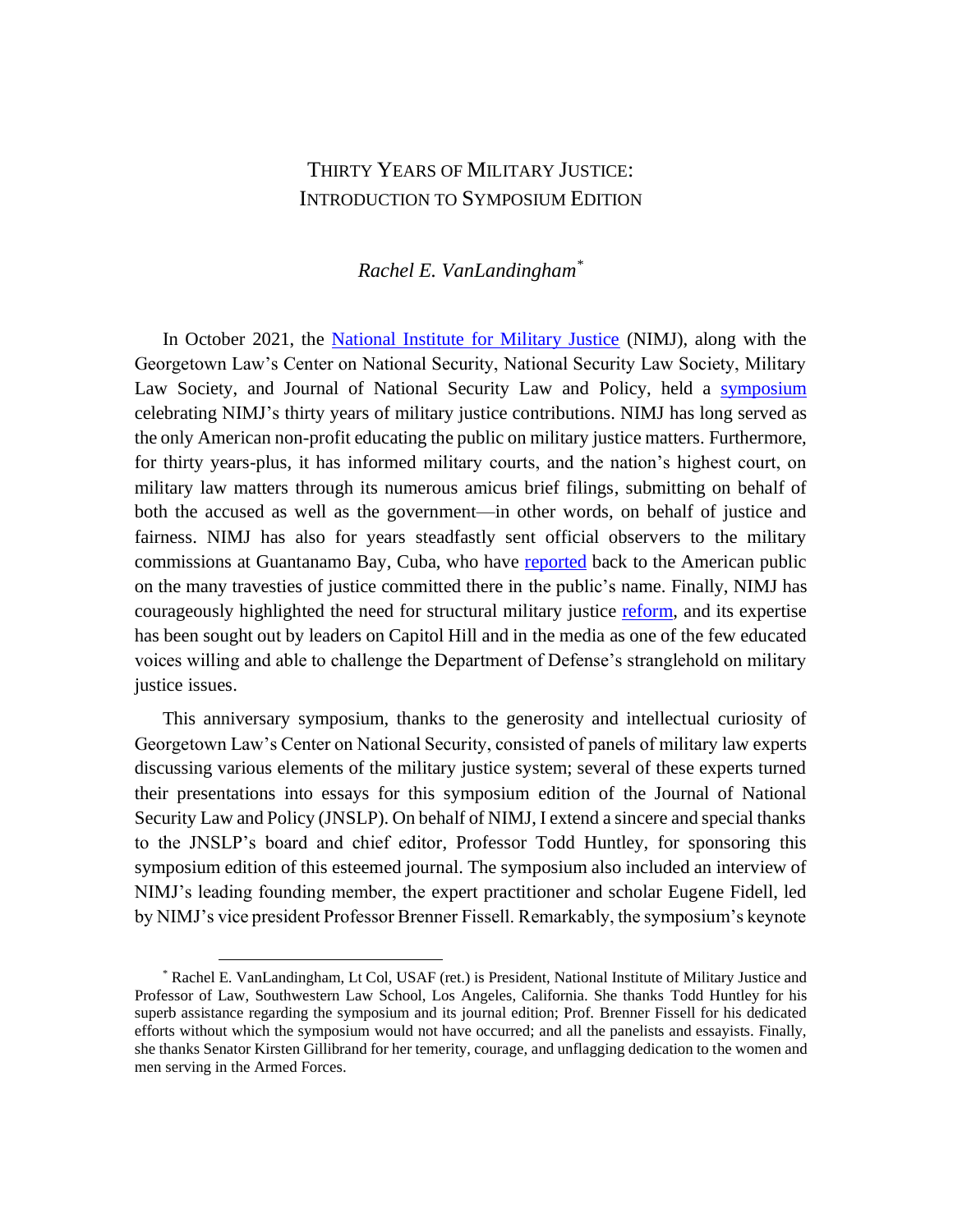speaker was none other than Senator Kirsten Gillibrand (D-N.Y.), Capitol Hill's stalwart leading champion of procedural as well as substantive criminal law reform of the military justice system. Her electrifying remarks are included in the following pages.

It is apropos that NIMJ's thirty years were celebrated in the fall of 2021, when the greatest changes to the military justice system since the 1950 [enactment](https://afcca.law.af.mil/content/afcca_data/cp/history.pdf) of the Uniform Code of Military Justice [\(UCMJ\)](https://www.law.cornell.edu/uscode/text/10/subtitle-A/part-II/chapter-47) seemed on the near horizon (though in December 2021, much of the reform was stymied by Defense Department obstructionism supported by undemocratic political [maneuverings\)](https://thehill.com/opinion/judiciary/559388-our-new-praetorian-guard/). The central, though not only, facet of the 2021 reform initiative was the [role](https://www.justsecurity.org/77025/professional-criminal-prosecution-versus-the-siren-song-of-command-the-road-to-improve-military-justice/) of the military commander in military justice—with reform aimed at severely limiting their unjust power. It is important to note that this perennia[l issue](https://www.protectourdefenders.com/downloads/Military_Justice_Overiew.pdf) was and is not new; commanders' stranglehold on military "justice" was the focus of congressional attention following both world wars, when wide swaths of the American (male) population encountered the military justice system and discovered it bore little resemblance to civilian criminal justice processes.

That the military's criminal prosecutorial system did not look or act like actual criminal justice systems in America prior to and during the world wars is not surprising. The U.S. military's court-martial schema (one with an [ancient lineage\)](https://repository.law.uic.edu/cgi/viewcontent.cgi?article=2857&context=lawreview) began life at the dawn of the colonies' revolution against King George III as a draconian disciplinary tool wielded by commanders to exact obedience and control. It was not meant to achieve justice. Frightened, conscripted teenagers were to be punished severely and summarily, per commanders' orders, out of fear that anarchic insubordination and the army's ruin would otherwise result. Procedural niceties such as defense counsel, judges, appellate review never mind fundamental criminal law principles such as the principle of legality and double jeopardy—would stymie a commander's alleged need for swift action. Hence they were not part of military commanders' architecture of strict (and often arbitrary) behavioral control that was the court-martial system until 1950.

So despite the criminal procedure protections layered into the Constitution, plus evolving principles of constitutional criminal procedure and law, the military for well over a century and a half of this nation's existence remained a ["separate society"](https://supreme.justia.com/cases/federal/us/417/733/) with an archaic prosecutorial disciplinary system that was certainly not one of criminal justice. Indeed, to call the pre-UCMJ courts-martial schema a "criminal justice system" is Orwellian, revealing ignorance as well as manipulation (both rather strong hallmarks of the historical military mindset in this area). The pre-1950 courts-martial system's heart was subjective command desire, not the objective weighing of facts and evidence by independent fact finders that fair criminal justice systems are designed to achieve. Related to the 2021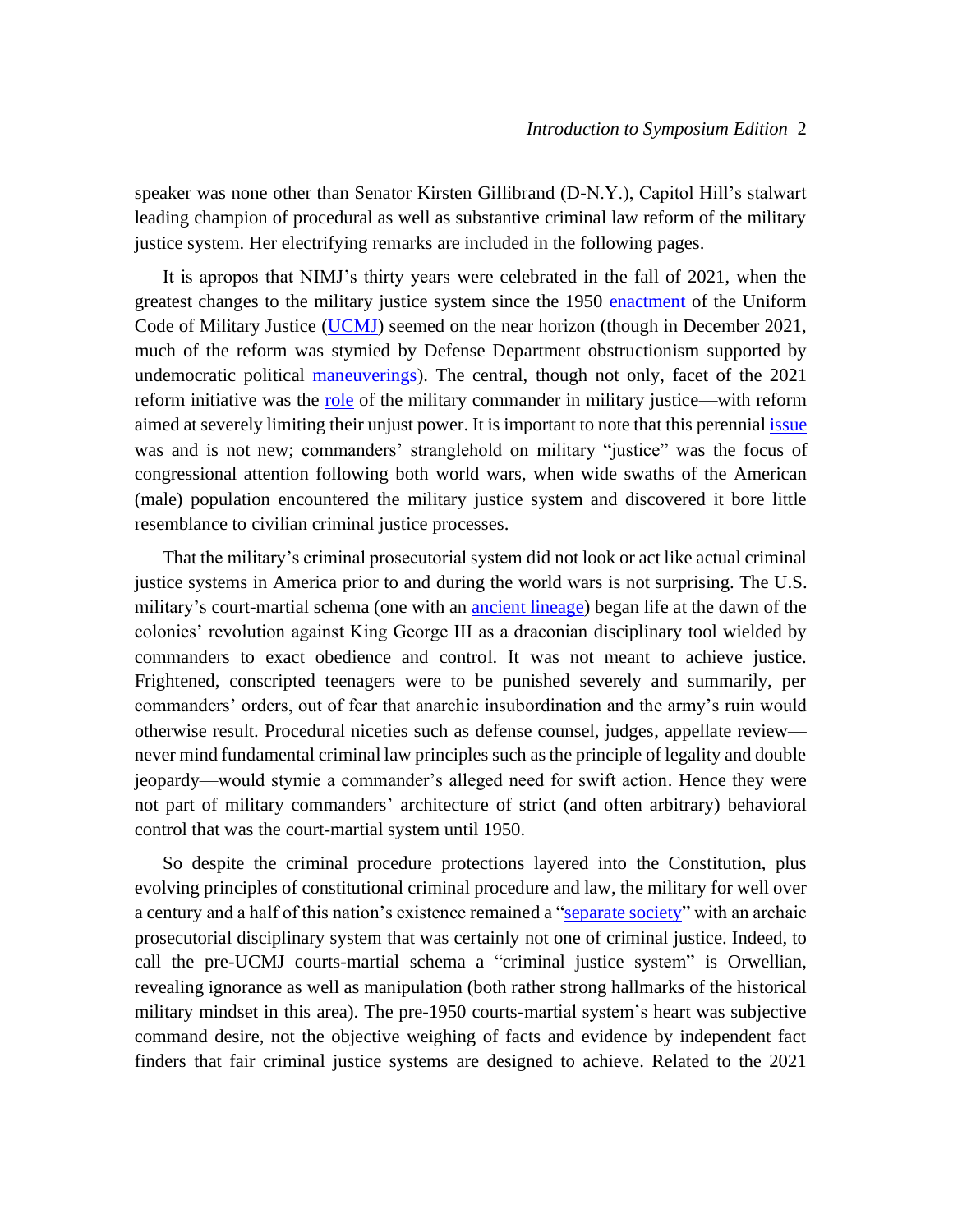reform effort with which the October 2021 NIMJ symposium coincided (an effort that aimed to largely divest commanders of their ownership of the military justice system), the pre-UCMJ court-martial structure under the hoary [Articles of War](https://avalon.law.yale.edu/18th_century/contcong_09-20-76.asp) (and a different but equally antiquated and unfair [system](https://www.history.navy.mil/research/library/online-reading-room/title-list-alphabetically/r/navy-regulations-17751.html) for the Navy), was directly controlled by military commanders, with little procedural safeguards for accused service members. Despite the obvious systemic infirmities, a timid Congress (some things never change) split the baby in the 1950 UCMJ. Instead of creating an independent and fair criminal justice system for military members, the new military court-martial system left non-lawyer military commanders in charge of an unfair prosecutorial structure now standardized across the services. Yet the 1950 UCMJ did improve procedural fairness (an easy advancement given the lamentable starting point): this modified court-martial schema brought appellate review **boards**; a civilian appellate court at the system's apex; a procedural prohibition against improper command influence; and other piecemeal procedural safeguards.

Yet from 1950 onward, despite the UCMJ's half-hearted efforts to downgrade the enormous command authority over courts-martial, the round peg of justice was, and is, still being shoved into a very square command hole. Non-lawyer senior commanders in the new UMCJ system **retained** sole authority to decide whom in their command to prosecute and for what charges, and to pick the jurors—and to approve or disapprove all findings and sentences (the latter only recently restricted). Hence the absurdity of operating a system based on an objective weighing of facts in a hierarchical, command-run military organization in which the unit commander decides who to prosecute and for what, plus selects and literally owns the jurors (that same commander can send them into combat), remains. No wonder this defective apparatus continues to produce appalling [results,](https://www.justsecurity.org/72424/deja-vu-all-over-again-racial-disparity-in-the-military-justice-system/) such as court-martialing black soldiers at twice the rate of whites, with example after example of the largely white male command fraternity letting fellow commanders [off the hook](https://www.armytimes.com/news/your-army/2022/05/18/officer-motorboated-subordinate-at-promotion-ceremony-retires-after-guilty-plea/) for serious criminality.

However, the military justice system's structural commander-related defects have come into sharper congressional focus once again. Indeed, in October 2021, when NIMJ's anniversary symposium was held and this journal edition's essays were discussed, the possibility of real change—the exorcism of commanders from much of military justice floated in the air. After years of heightened political attention to the military's mishandling (to the point of seeming complicity) of sexual assault and harassment in the ranks including significant lack of accountability through courts-martial and concomitan[t lack of](https://www.policechiefmagazine.org/response-to-report-fort-hood-independent-review-committee/)  [service member confidence](https://www.policechiefmagazine.org/response-to-report-fort-hood-independent-review-committee/) in the military justice system—Congress seemed poised to wrest ownership of the military justice system from [largely](https://www.usatoday.com/in-depth/news/politics/2020/09/01/military-diversity-army-shows-few-black-officers-top-leadership/3377371001/) unaccountable (and *largely*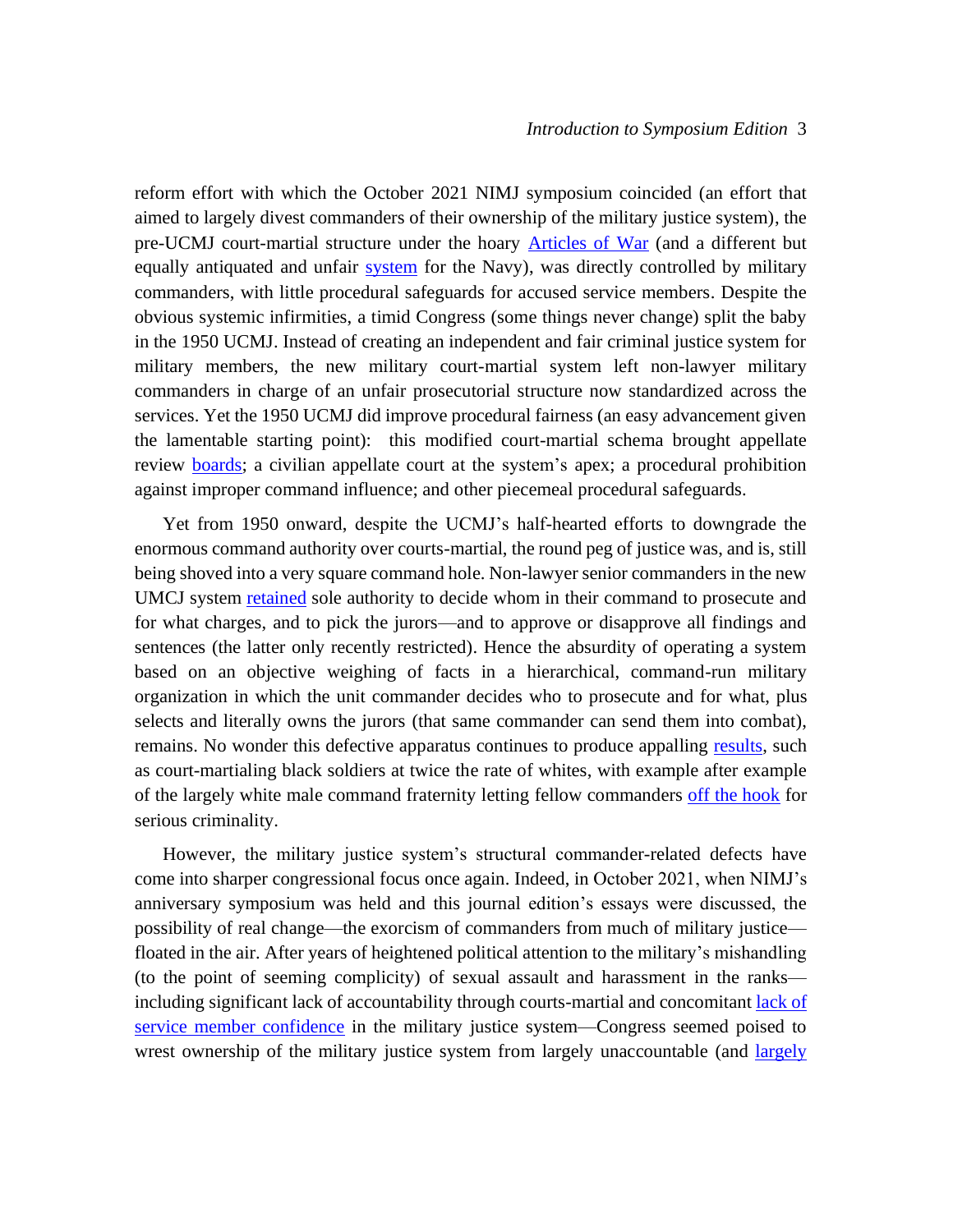[older than average military age, white male\)](https://www.usatoday.com/in-depth/news/politics/2020/09/01/military-diversity-army-shows-few-black-officers-top-leadership/3377371001/) senior military commanders.

Senator Gillibrand had been introducing [legislation](https://www.congress.gov/bill/113th-congress/senate-bill/1752) since 2013 that shifted such power from commanders to military lawyers for prosecuting common law crimes, initially with little success. That bill, though a great start, was limited in that it failed to remove prosecutorial discretion from commanders for *all* serious offenses: it excluded militaryunique crimes, despite the fact that the structural defects plaguing the court-martial system are just that: structural. The defects of commander-owned "justice" are not offensespecific, they are systemic. They infect the prosecution of military-unique crimes such as conduct unbecoming and disobedience as much as they do prosecution for rape—indeed, command perversions of justice are likely more likely in the handling of military-unique crimes, given military crimes' greater discretionary aspects (the larger the discretion, the greater the [role](https://sites.temple.edu/pcrs/2020/06/05/misjudging-in-judging-the-role-of-cognitive-biases-in-shaping-judicial-decisions/) bias plays).

However, Senator Gillibrand's annual legislation aimed at reform that was politically feasible, and therefore understandably excluded military-unique crimes from its purview. Despite re-introducing her legislation annually, it was not until Specialist Vanessa Guillen's 2020 [murder](https://www.texastribune.org/2021/04/30/vanessa-guillen-sexual-harassment-fort-hood/) by a fellow solider, and surrounding allegations of sexual harassment, did the Senate decide enough was enough. Senator Gillibrand's bill finally received bipartisan support from over a majority of senators in 2021. Hence the NIMJ symposium in October 2021 was conducted with the belief that real positive change was imminent, given that sixty-six senators [supported](https://www.feinstein.senate.gov/public/index.cfm/press-releases?ID=AC8457B4-4A28-40D4-A265-2AF80749E147) removing prosecutorial discretion from military commanders for serious common law offenses.

Unfortunately, just weeks after this NIMJ symposium, the comprehensive structural reform contained in Senator Gillibrand's Military Justice Improvement and Increasing Prevention Act of 2021 [\(MJIIPA\)](https://www.congress.gov/bill/117th-congress/senate-bill/1520?q=%7B%22search%22%3A%5B%22military+justice+improvement+act%22%5D%7D&r=1&s=6), though backed by a Senate majority, *failed* to survive the smoke-filled, non-democratic bargaining room that produced the Fiscal Year 2022 National Defense Authorization Act (FY22 NDAA). Instead, the Department of Defense's much more limited proposal—one that retains commanders as convening authorities of all courts-martial, and only removes prosecutorial discretion from commanders for eleven specific offenses focused on sexual assault and domestic violence crimes—became law, thus failing once again to provide service members with a military justice system that truly is just, and failing once again to honor the sacrifices they make for our country.

The reform that was passed in FY22 NDAA creates a multi-headed, unnecessarily [complex](https://www.justsecurity.org/79481/ndaa-a-missed-opportunity/) hydra of a system of military criminal prosecution, one that is frankly embarrassing for a supposed superpower. However, as halting and limited as this reform is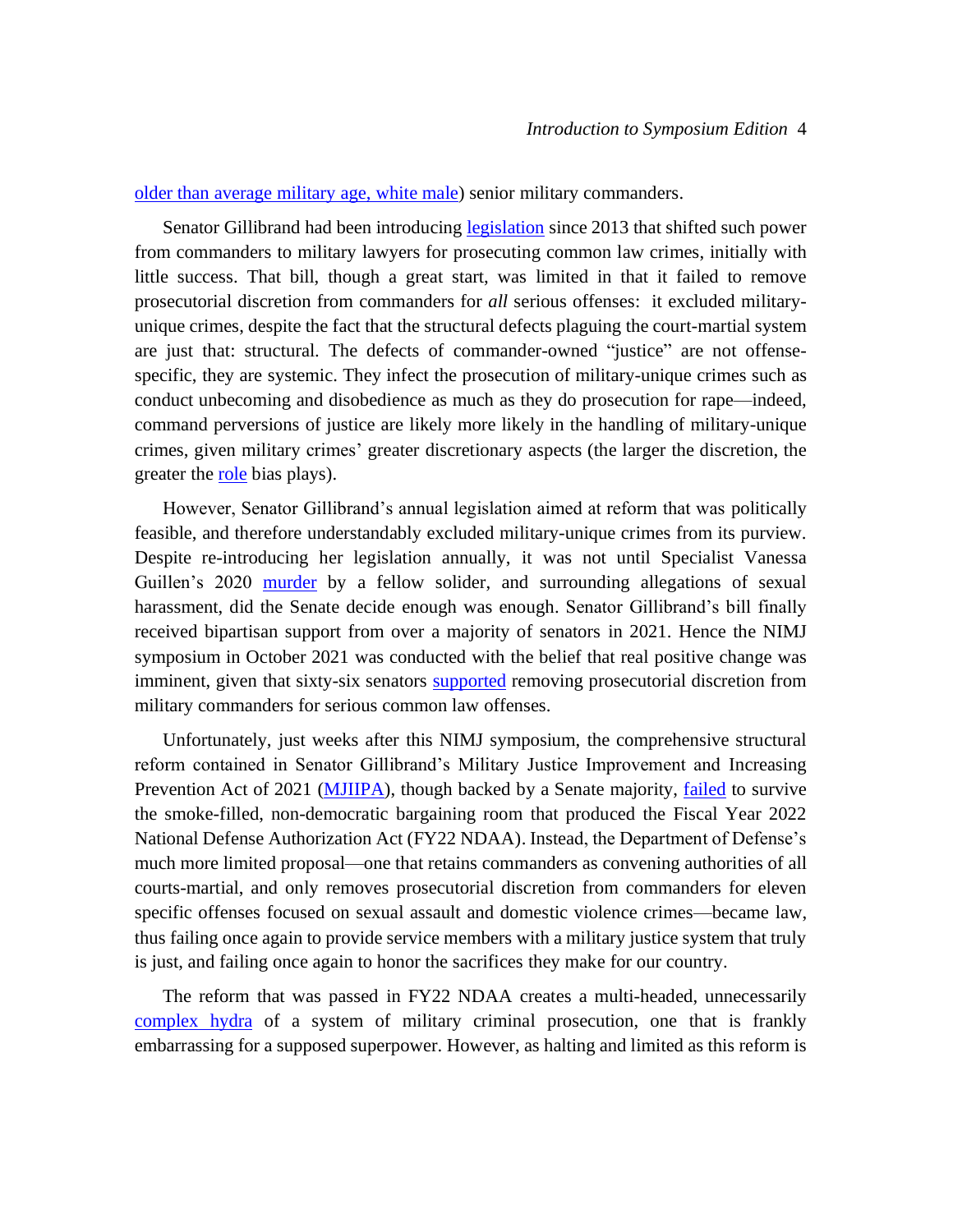in the prosecutorial discretion realm, it does represent some forward progress. First, it rightly takes sentencing power away from legally untrained and uneducated juries (panels in military parlance) and vests it in military judges. As amateur as military judges are compared to Article III federal judges (they are military legal officers who merely serve limited assignments as judges, and are structurally vulnerable to command retribution once they leave their judicial assignments), at least they are more objective and experienced in sentencing than a layperson military jury. [An editorial aside: why the legislation fails to require this sentencing shift immediately, and instead gives the Department of Defense years to incorporate this change, is inexplicable: this stalling represents a pattern of obstruction and delay that has marked the Department's historic resistance to external change in the military justice arena, obstruction largely driven by the Army Judge Advocate General's Corps during past reform movements but long institutionalized Department-wide].

Second, FY22 NDAA's military justice [reform](https://www.congress.gov/117/plaws/publ81/PLAW-117publ81.pdf) removes prosecutorial discretion from military commanders for eleven offenses, and vests it in supposedly "independent" military lawyers. These "special trial counsel," led in each service by a one-star flag officer (admiral or general), will make binding prosecution decisions that the extant court-martial convening authorities (the military lacks standing courts) must implement. The new military prosecutors, instead of working for the uniformed military chain of command, will work instead for each service's civilian service secretary, a move designed to immunize prosecutorial decisions from the military chain of command. Furthermore, the universe of prosecutorial decisions vested in these new special trial counsel also include other offenses allegedly committed by the accused—even military-unique crimes.

Once this system is operational (the legislation unnecessarily gives the military years to implement this not-rocket-science change, which is simply another example of the military's obstruction, stall and delay leitmotif in the military justice arena), it is not unreasonable to think that most of the courts-martial will involve these so-called "covered offenses" that will be disposed of by a lawyer, not a commander. Hence the existence of two different decision-making chains will hopefully be revealed as not only inefficient, but deeply unfair—and finally eliminated. If better decision-making flows from legal professionals independent from the chain of command, such decision-making should include all prosecutorial decisions, and not simply those dealing with the arbitrary list of offenses produced by FY22 NDAA's sausage-making process that birthed the final Frankenstein of military justice reform legislation.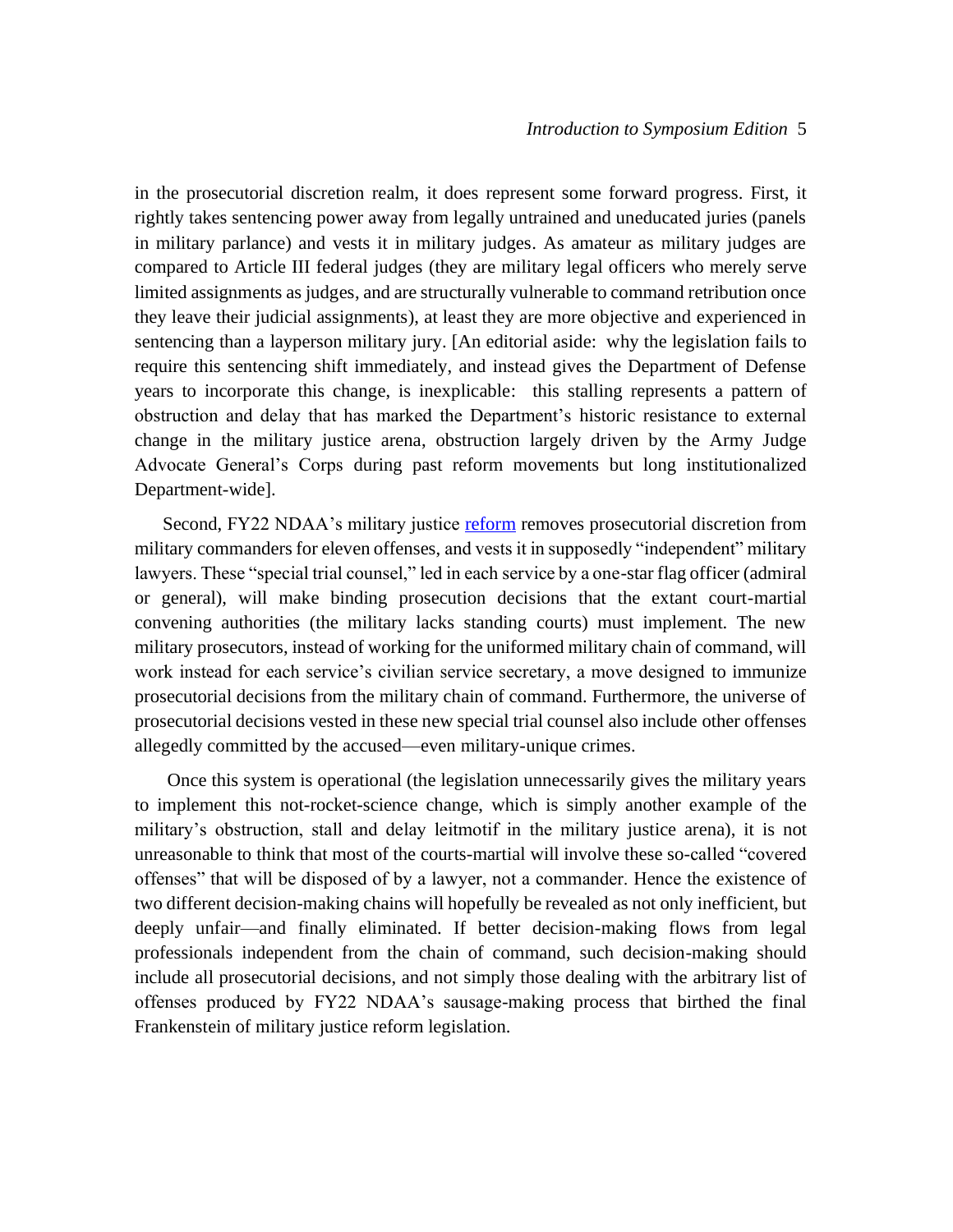As Senator Gillibrand stated in her symposium remarks, included in this journal edition, "I also think it's unfair to privilege one set of plaintiffs and one set of defendants over all others. You should give the same privilege to every plaintiff and every defendant. And I think it would be wise to do it as a bright line, starting today and build from there." Time will tell if the piecemeal approach in the FY22 NDAA will eventually result in one system, the most fair and just system, for those serving this nation in uniform.

The churn of military justice reform has likely subsided for a few years, given that the wind has been taken out of the legislative sails of the sixty-six senators' comprehensive military justice proposal. Yet many military justice legal issues, from the travesty of nonunanimous verdicts (the only U.S. jurisdiction that allows this, given that the Supreme Court found it [unconstitutional](https://www.supremecourt.gov/opinions/19pdf/18-5924_n6io.pdf) for civilian courts in 2020), to grossly unfair military criminal jurisdiction over 80-year-old military retirees (the government's [argument](https://www.justsecurity.org/wp-content/uploads/2021/11/Begani_20211109_Biden-cert-opposition.pdf) that retirees need to uphold standards in case they are called to fight is beyond laughable), remain to be highlighted and remedied. The essays in this symposium edition shed light on some of these issues and related national security military law ones as well.

For example, in his essay *Preliminary Hearings in the United States Military*, Professor Franklin D. Rosenblatt expertly analyzes the changes wrought to what was once a robust court-martial preliminary proceeding, and adroitly asks whether the pendulum has swung perhaps too far away from necessary procedural safeguards for military accused. In their essay *Military Retiree Court-Martial Jurisdiction: Trials and Tribulations*, Philip D. Cave & Kevin M. Hagey clearly establish the statutory basis for military retiree jurisdiction and highlight non-judicial avenues for restricting it, along with providing sound normative reasons why such restrictions are appropriate. Taking a historical view, Professor Joshua Kastenberg takes critical aim at courts' and scholars' myopic uses of two supposed giants of military law. In *Reassessing the Ahistorical Judicial Use of William Winthrop and Frederick Bernays Wiener*, Professor Kastenberg rightly cautions against cherry-picking from these flawed scholars, noting their word should not be taken as gospel; he subtly reminds readers that critical thinking has a vital role in military law, as in all law; too often the question "why" is not asked of supposed military truths and courage needs to be mustered to counteract such unnecessary and dangerous deference.

In *Tort Remedies in Military Prisons and Brigs*, Professor Brenner M. Fissell & Max Jesse Goldberg eloquently advocate for a minority group that traditionally lacks a voice and public support—those incarcerated in military corrections facilities. They highlight the tragedy of physical and emotional abuse that goes unaccounted for within these facilities, and trace its intersection with the Supreme Court's ill-considered and unfair Feres